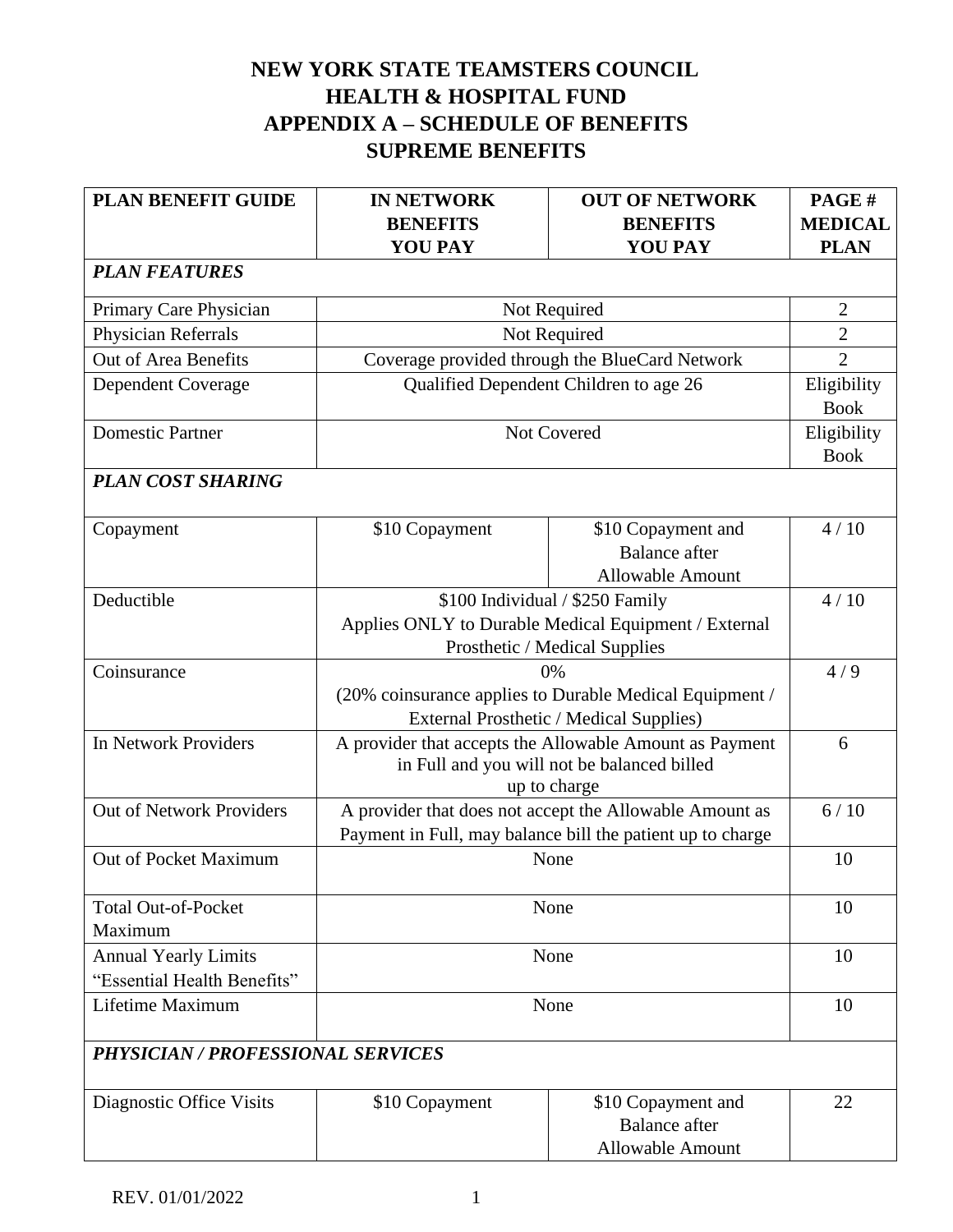| Routine Physical Exam $-$<br>Adult age 19 and older /<br>1 per calendar year | Covered in Full | Balance after<br><b>Allowable Amount</b> | 22 |
|------------------------------------------------------------------------------|-----------------|------------------------------------------|----|
| Routine GYN Exam                                                             | Covered in Full | Balance after<br><b>Allowable Amount</b> | 21 |

| <b>PLAN BENEFIT GUIDE</b>                                                          | <b>IN NETWORK</b><br><b>BENEFITS</b><br><b>YOU PAY</b> | <b>OUT OF NETWORK</b><br><b>BENEFITS</b><br><b>YOU PAY</b>            | PAGE#<br><b>MEDICAL</b><br><b>PLAN</b> |
|------------------------------------------------------------------------------------|--------------------------------------------------------|-----------------------------------------------------------------------|----------------------------------------|
| $Adult -$<br><b>Preventive Care Benefits</b><br>* See Below for Details            | Covered in Full                                        | <b>Balance</b> after<br><b>Allowable Amount</b>                       | 21                                     |
| Pregnant Women -<br><b>Preventive Care Benefits</b><br>*See Below for Details      | Covered in Full                                        | <b>Balance</b> after<br><b>Allowable Amount</b>                       | 20                                     |
| Newborns and Children<br><b>Preventive Care Benefits</b><br>*See Below for Details | Covered in Full                                        | <b>Balance</b> after<br><b>Allowable Amount</b>                       | 21                                     |
| Well Child Visits and<br>Immunizations<br>- up to age 18                           | Covered in Full                                        | <b>Balance</b> after<br><b>Allowable Amount</b>                       | 22                                     |
| Diagnostic Imaging - X-<br>rays/ Ultrasounds / CAT<br>Scans / PET Scans / MRI      | Covered in Full                                        | <b>Balance</b> after<br><b>Allowable Amount</b>                       | 23                                     |
| Diagnostic Laboratory and<br>Pathology                                             | Covered in Full                                        | <b>Balance</b> after<br><b>Allowable Amount</b>                       | 22                                     |
| Chemotherapy                                                                       | Covered in Full                                        | <b>Balance</b> after<br><b>Allowable Amount</b>                       | 23                                     |
| <b>Radiation Therapy</b>                                                           | Covered in Full                                        | <b>Balance</b> after<br><b>Allowable Amount</b>                       | 23                                     |
| <b>Kidney Dialysis</b>                                                             | Covered in Full                                        | <b>Balance</b> after<br><b>Allowable Amount</b>                       | 23                                     |
| <b>Allergy Testing</b>                                                             | \$10 Copayment                                         | \$10 Copayment and<br><b>Balance</b> after<br><b>Allowable Amount</b> | 23                                     |
| Allergy Injections & Serum                                                         | \$10 Copayment                                         | \$10 Copayment and<br><b>Balance</b> after<br><b>Allowable Amount</b> | 23                                     |
| Chiropractic<br>20 visits per calendar year                                        | \$10 Copayment                                         | \$10 Copayment and<br><b>Balance</b> after<br>Allowable Amount        | 23                                     |
| Diagnostic Vision $&$<br><b>Hearing Examination</b>                                | \$10 Copayment                                         | \$10 Copayment and<br><b>Balance</b> after<br>Allowable Amount        | 22                                     |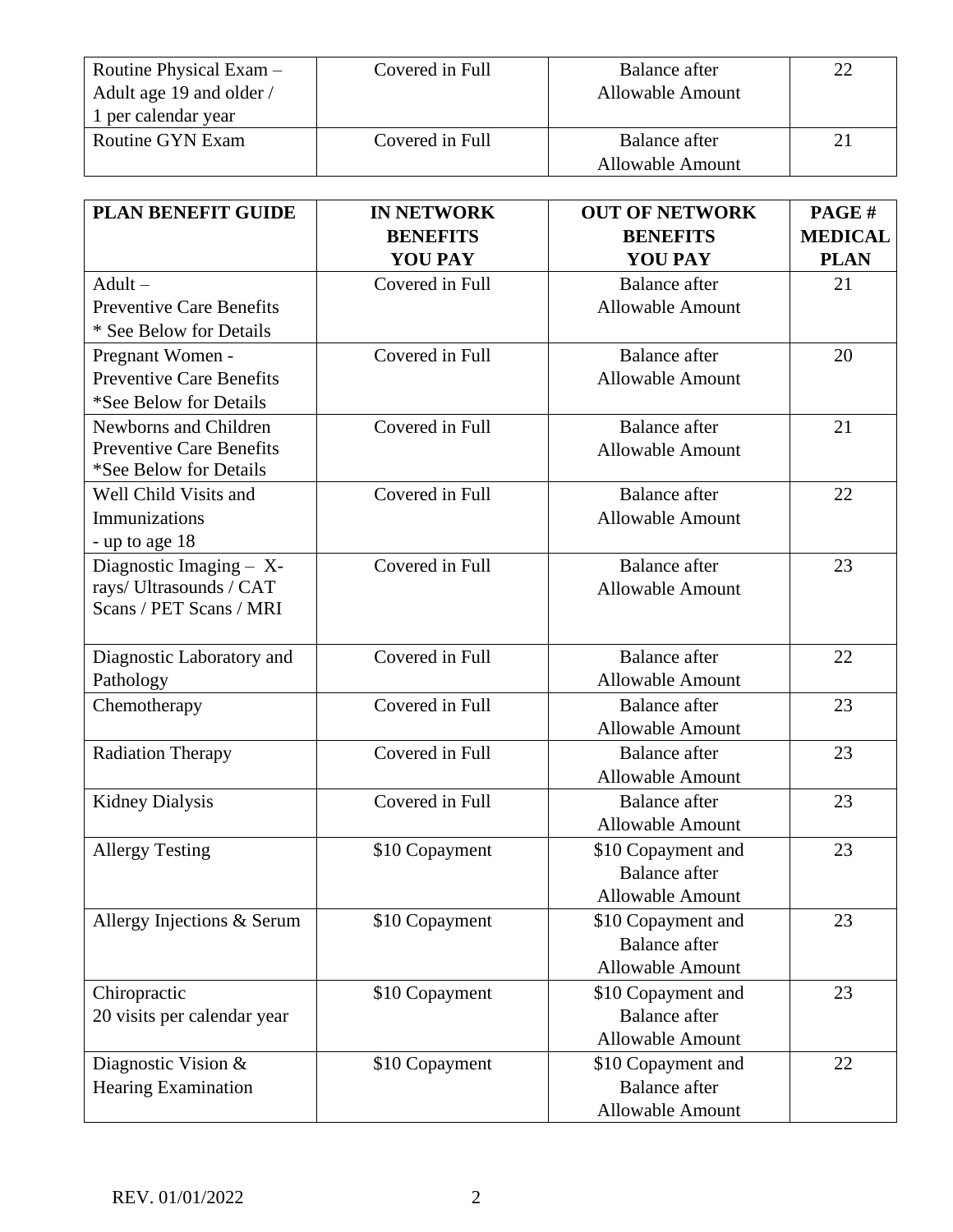| <b>Routine Hearing</b>            | \$10 Copayment | \$10 Copayment and      | 22    |
|-----------------------------------|----------------|-------------------------|-------|
| <b>Examination and Evaluation</b> |                | Balance after           |       |
| - Once every calendar year        |                | <b>Allowable Amount</b> |       |
| <b>Diabetes Education</b>         | \$10 Copayment | \$10 Copayment and      | 24/25 |
|                                   |                | <b>Balance after</b>    |       |
|                                   |                | <b>Allowable Amount</b> |       |
| <b>Surgical Care</b>              | \$10 Copayment | \$10 Copayment and      | 18    |
|                                   |                | <b>Balance after</b>    |       |
|                                   |                | <b>Allowable Amount</b> |       |
| Second Medical / Surgical         | \$10 Copayment | \$10 Copayment and      | 19/20 |
| Opinion                           |                | <b>Balance</b> after    |       |
|                                   |                | <b>Allowable Amount</b> |       |

| PLAN BENEFIT GUIDE                                                                                    | <b>IN NETWORK</b><br><b>BENEFITS</b><br><b>YOU PAY</b> | <b>OUT OF NETWORK</b><br><b>BENEFITS</b><br><b>YOU PAY</b>            | PAGE#<br><b>MEDICAL</b><br><b>PLAN</b> |
|-------------------------------------------------------------------------------------------------------|--------------------------------------------------------|-----------------------------------------------------------------------|----------------------------------------|
| <b>Office Consultation</b>                                                                            | \$10 Copayment                                         | \$10 Copayment and<br><b>Balance</b> after<br><b>Allowable Amount</b> | 23                                     |
| Injectable Drug - Physicians<br>Office                                                                | \$10 Copayment                                         | \$10 Copayment and<br><b>Balance</b> after<br><b>Allowable Amount</b> | 24                                     |
| <b>INPATIENT HOSPITAL SERVICES</b>                                                                    |                                                        |                                                                       |                                        |
| Hospital Benefits **                                                                                  | Covered in Full                                        | <b>Balance</b> after<br><b>Allowable Amount</b>                       | 5/11                                   |
| Physician Visits in the<br>Hospital                                                                   | \$10 Copayment                                         | \$10 Copayment and<br><b>Balance</b> after<br>Allowable Amount        | 21                                     |
| <b>Surgical Care</b>                                                                                  | Covered in Full                                        | <b>Balance</b> after<br><b>Allowable Amount</b>                       | 19                                     |
| Anesthesia                                                                                            | Covered in Full                                        | Covered in Full                                                       | 19/20                                  |
| <b>Inpatient Consultation</b>                                                                         | \$10 Copayment                                         | \$10 Copayment and<br><b>Balance</b> after<br><b>Allowable Amount</b> | 23                                     |
| <b>MATERNITY SERVICES</b>                                                                             |                                                        |                                                                       |                                        |
| <b>Inpatient Maternity Care **</b><br>(Facility)<br>(Eligible Member / Spouse /<br>Dependent Covered) | Covered in Full                                        | <b>Balance</b> after<br><b>Allowable Amount</b>                       | 13/21                                  |
| Maternity Care-Prenatal and<br>Postpartum Care-<br>(Physician)                                        | Covered in Full                                        | <b>Balance</b> after<br><b>Allowable Amount</b>                       | 20                                     |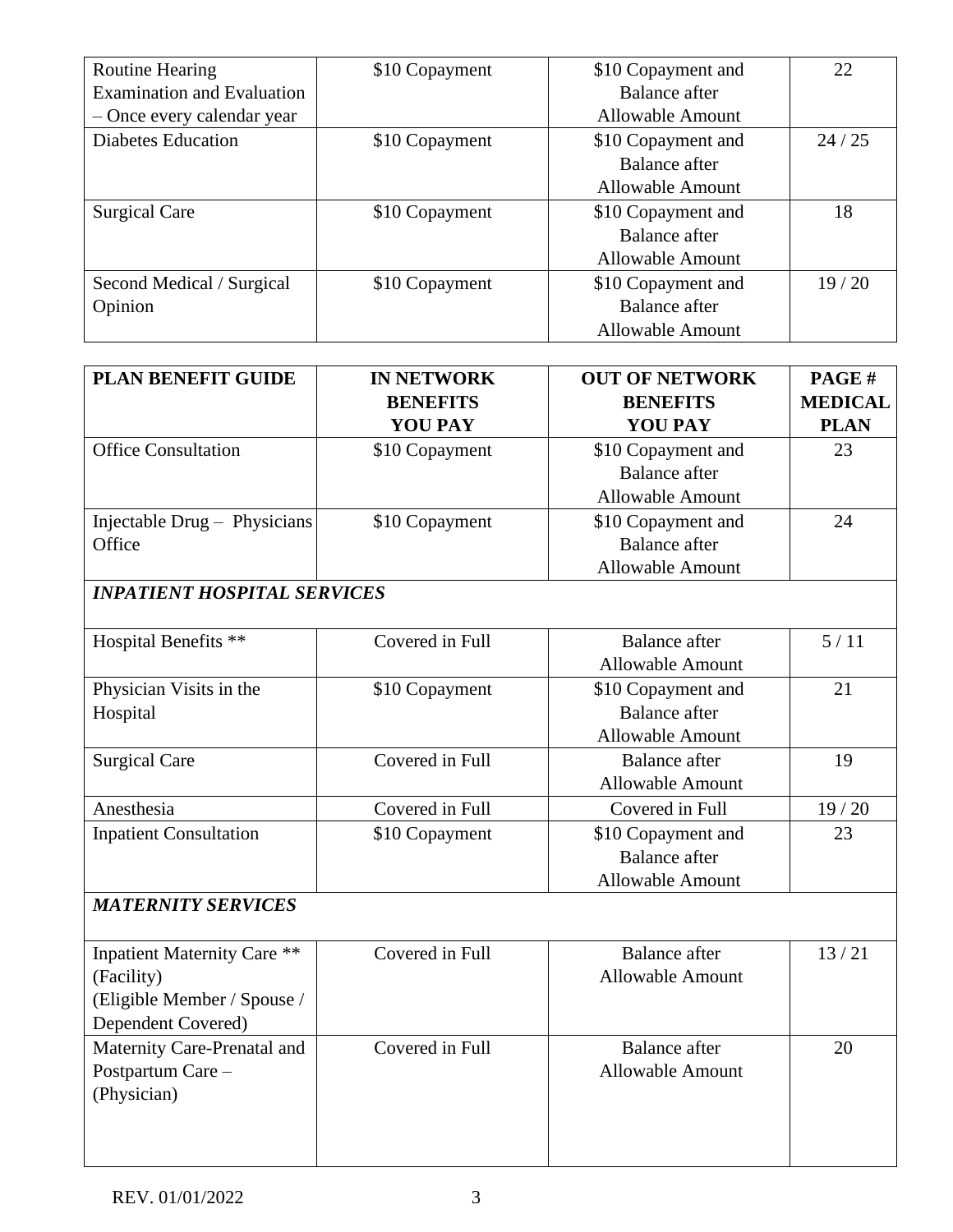| (Eligible Member and                           |                 |                         |       |
|------------------------------------------------|-----------------|-------------------------|-------|
| Spouse ONLY-No Benefits                        |                 |                         |       |
| for eligible Dependents)                       |                 |                         |       |
|                                                |                 |                         |       |
|                                                |                 |                         |       |
| <b>Newborn Nursery Care</b>                    | Covered in Full | <b>Balance</b> after    | 13/20 |
| (Facility & Physician)                         |                 | <b>Allowable Amount</b> |       |
|                                                |                 |                         |       |
| <b>OUTPATIENT HOSPITAL / FACILITY SERVICES</b> |                 |                         |       |
|                                                |                 |                         |       |
| Diagnostic Imaging $- X$ -                     | Covered in Full | <b>Balance</b> after    | 14    |
| rays/Ultrasounds / CAT                         |                 | <b>Allowable Amount</b> |       |
| Scans / PET Scans / MRI                        |                 |                         |       |
| Diagnostic Laboratory and                      | Covered in Full | <b>Balance</b> after    | 14    |
| Pathology                                      |                 | <b>Allowable Amount</b> |       |
| <b>Surgical Care</b>                           | Covered in Full | <b>Balance after</b>    | 14/19 |
| (Facility & Physician)                         |                 | <b>Allowable Amount</b> |       |
| Anesthesia                                     | Covered in Full | Covered in Full         | 19    |
|                                                |                 |                         |       |
| Pre-Admission Exam                             | \$10 Copayment  | \$10 Copayment and      | 14    |
| (Physician)                                    |                 | <b>Balance</b> after    |       |
|                                                |                 | <b>Allowable Amount</b> |       |

| <b>PLAN BENEFIT GUIDE</b>           | <b>IN NETWORK</b> | <b>OUT OF NETWORK</b>   | PAGE#          |
|-------------------------------------|-------------------|-------------------------|----------------|
|                                     | <b>BENEFITS</b>   | <b>BENEFITS</b>         | <b>MEDICAL</b> |
|                                     | <b>YOU PAY</b>    | <b>YOU PAY</b>          | <b>PLAN</b>    |
| <b>Pre-Admission Testing</b>        | Covered in Full   | <b>Balance</b> after    | 14             |
| (Facility)                          |                   | <b>Allowable Amount</b> |                |
| Injectable Drug -                   | \$10 Copayment    | \$10 Copayment and      | 15             |
| <b>Outpatient Facility</b>          |                   | <b>Balance after</b>    |                |
|                                     |                   | <b>Allowable Amount</b> |                |
| <b>THERAPY SERVICES</b>             |                   |                         |                |
|                                     |                   |                         |                |
| Chemotherapy                        | Covered in Full   | <b>Balance after</b>    | 14             |
| (Facility)                          |                   | <b>Allowable Amount</b> |                |
| <b>Radiation Therapy (Facility)</b> | Covered in Full   | Balance after           | 14             |
|                                     |                   | <b>Allowable Amount</b> |                |
| <b>Respiratory and Cardiac</b>      | \$10 Copayment    | \$10 Copayment and      | 15             |
| Therapy                             |                   | <b>Balance</b> after    |                |
| (Facility)                          |                   | <b>Allowable Amount</b> |                |
| Physical Therapy $-24$ visits       | \$10 Copayment    | \$10 Copayment and      | 15/19          |
| per calendar year. (Facility        |                   | <b>Balance</b> after    |                |
| & Physician)                        |                   | <b>Allowable Amount</b> |                |
| Combined In and Out of              |                   |                         |                |
| <b>Network</b>                      |                   |                         |                |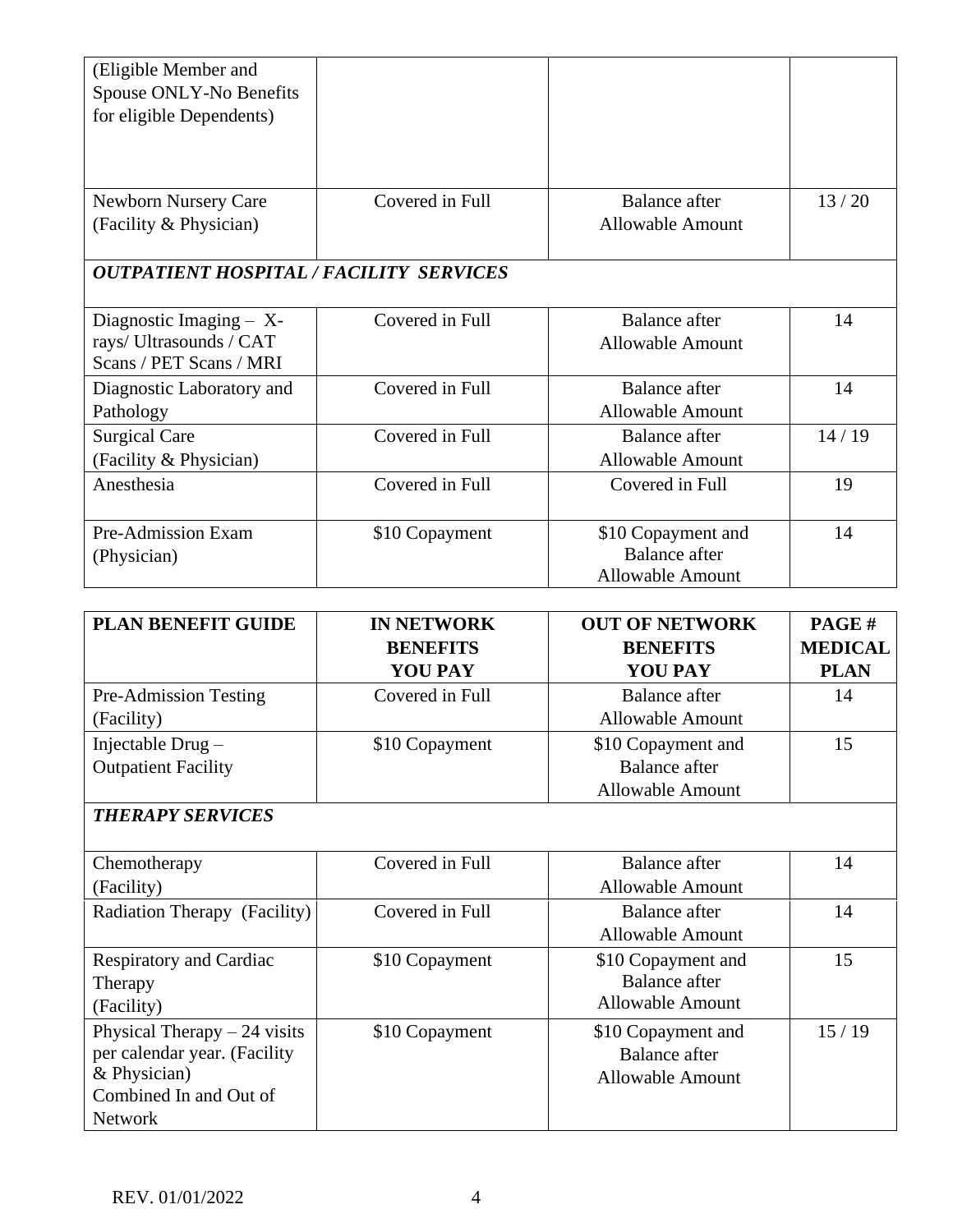| Occupational Therapy $-24$<br>visits per calendar year.<br>(Facility & Physician)<br>Combined In and Out of<br><b>Network</b> | \$10 Copayment  | \$10 Copayment and<br><b>Balance</b> after<br><b>Allowable Amount</b>  | 15/19 |
|-------------------------------------------------------------------------------------------------------------------------------|-----------------|------------------------------------------------------------------------|-------|
| <b>Speech Therapy</b><br>(Facility & Physician)                                                                               | \$10 Copayment  | \$10 Copayment and<br><b>Balance</b> after<br><b>Allowable Amount</b>  | 15/19 |
| <b>Kidney Dialysis</b><br>(Facility)                                                                                          | Covered in Full | <b>Balance</b> after<br><b>Allowable Amount</b>                        | 14    |
| <b>EMERGENCY CARE</b>                                                                                                         |                 |                                                                        |       |
| Emergency Room Care -<br>waived if Admitted                                                                                   | \$100 Copayment | \$100 Copayment and<br><b>Balance</b> after<br><b>Allowable Amount</b> | 4/29  |
| Physician Visit in<br><b>Emergency Room</b>                                                                                   | \$10 Copayment  | \$10 Copayment and<br><b>Balance</b> after<br><b>Allowable Amount</b>  | 29    |
| Observation Stay -<br>up to 23 hours and in lieu of<br><b>Inpatient Admission</b>                                             | \$100 Copayment | \$100 Copayment and<br><b>Balance</b> after<br><b>Allowable Amount</b> | 13    |
| <b>Urgent Care Center</b><br>(Facility & Physician)                                                                           | \$10 Copayment  | \$10 Copayment and<br><b>Balance</b> after<br><b>Allowable Amount</b>  | 28    |
| Ambulance - Ground                                                                                                            | Covered in Full | Covered in Full Up<br>to Charge                                        | 27/28 |
| Ambulance – Air<br><b>Medical Necessity Applies</b>                                                                           | Covered in Full | $100\%$ up to<br><b>Allowable Amount</b><br><b>UPON REVIEW</b>         | 27/28 |

| PLAN BENEFIT GUIDE                    | <b>IN NETWORK</b> | <b>OUT OF NETWORK</b>   | PAGE#          |
|---------------------------------------|-------------------|-------------------------|----------------|
|                                       | <b>BENEFITS</b>   | <b>BENEFITS</b>         | <b>MEDICAL</b> |
|                                       | <b>YOU PAY</b>    | <b>YOU PAY</b>          | <b>PLAN</b>    |
| MENTAL HEALTH AND CHEMICAL DEPENDENCE |                   |                         |                |
|                                       |                   |                         |                |
| Inpatient Mental Health **            | Covered in Full   | <b>Balance after</b>    | 3/6/11         |
|                                       |                   | <b>Allowable Amount</b> |                |
| <b>Outpatient Mental Health</b>       | \$10 Copayment    | \$10 Copayment and      | 3/6/14/        |
| (Facility & Physician)                |                   | Balance after           | 23             |
|                                       |                   | <b>Allowable Amount</b> |                |
| <b>Inpatient Chemical</b>             | Covered in Full   | <b>Balance</b> after    | 12             |
| Dependence **                         |                   | <b>Allowable Amount</b> |                |
| <b>Outpatient Chemical</b>            | \$10 Copayment    | \$10 Copayment and      | 15             |
| Dependence                            |                   | <b>Balance after</b>    |                |
| (Facility & Physician)                |                   | <b>Allowable Amount</b> |                |
| <b>Inpatient Detoxification</b> **    | Covered in Full   | <b>Balance</b> after    | 12             |
|                                       |                   | <b>Allowable Amount</b> |                |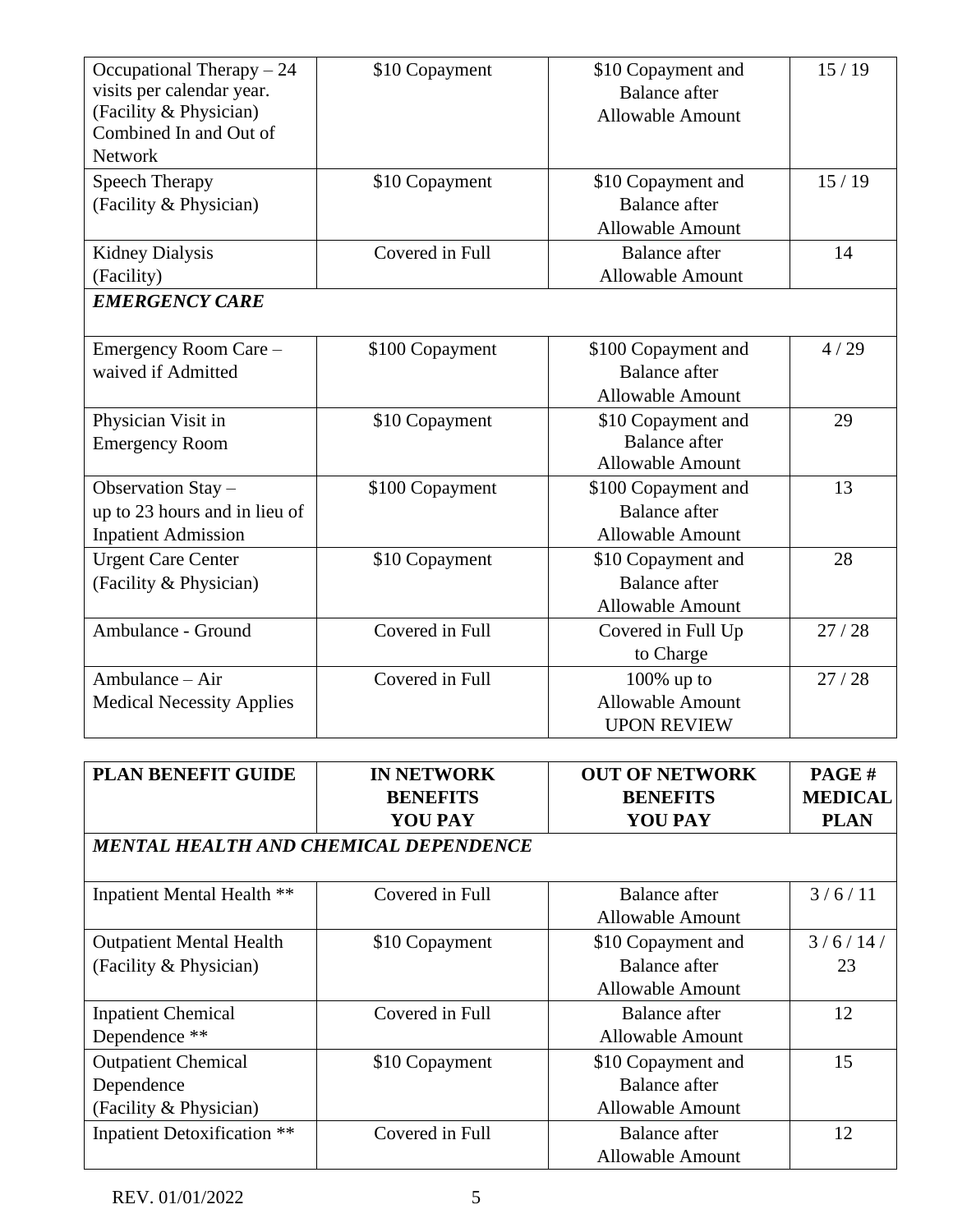| Physician visits for Inpatient   | \$10 Copayment              | \$10 Copayment and           | 21    |
|----------------------------------|-----------------------------|------------------------------|-------|
| Mental Health, Chemical          |                             | <b>Balance</b> after         |       |
| Dependence &                     |                             | <b>Allowable Amount</b>      |       |
| Detoxification                   |                             |                              |       |
| <b>OTHER SERVICES</b>            |                             |                              |       |
| Home Health Care **              | Covered in Full             | <b>Balance</b> after         | 16    |
| 40 visits per calendar year      |                             | <b>Allowable Amount</b>      |       |
| Combined In and Out of           |                             |                              |       |
| <b>Network</b>                   |                             |                              |       |
| Skilled Nursing Facility **      | Covered in Full             | <b>Balance</b> after         | 7/12  |
|                                  |                             | <b>Allowable Amount</b>      |       |
| Hospice                          | Covered in Full             | <b>Balance</b> after         | 17    |
|                                  |                             | <b>Allowable Amount</b>      |       |
| <b>Durable Medical Equipment</b> | \$100 Individual Deductible | \$100 Individual Deductible  | 25    |
| Deductible Combined In &         | \$250 Family Deductible     | \$250 Family Deductible      |       |
| Out of Network                   | then processed at 80%       | then processed at 80%        |       |
|                                  |                             | and Balance up to Charge     |       |
| <b>Prosthetic Devices</b>        | \$100 Individual Deductible | \$100 Individual Deductible  | 13/26 |
| Deductible Combined In &         | \$250 Family Deductible     | \$250 Family Deductible then |       |
| Out of Network                   | then processed at 80%       | processed at 80% &           |       |
|                                  |                             | Balance up to Charge         |       |
| <b>Medical Supplies</b>          | \$100 Individual Deductible | \$100 Individual Deductible  | 27    |
| Deductible Combined In &         | \$250 Family Deductible     | \$250 Family Deductible      |       |
| Out of Network                   | then processed at 80%       | then processed at 80%        |       |
|                                  |                             | and Balance up to Charge     |       |
| Wigs                             | \$300 Limit per Lifetime    | \$300 Limit per Lifetime     | 26    |
|                                  | Balance up to Charge        | Balance up to Charge         |       |
| Hearing Aids (Allowance          | \$4,000 Allowance           | \$4,000 Allowance and        | 27    |
| combined between                 | Adult - every 3 years       | Balance up to Charge         |       |
| innetwork, out-of-network        | Children under 13-Allowed   | Adult - every 3 years        |       |
| and                              | every calendar year per     | Children under 13-Allowed    |       |
| TruHearing providers)            | EAR                         | every calendar year per EAR  |       |
|                                  | Option to buy TruHearing    |                              |       |
|                                  | Aids (subject to Allowance  |                              |       |
|                                  | and frequency):             |                              |       |
|                                  | TruHearing<br>$\bullet$     |                              |       |
|                                  | Advanced Aids - \$0         |                              |       |
|                                  | copayment per aid           |                              |       |
|                                  | TruHearing<br>$\bullet$     |                              |       |
|                                  | Premium Aids - \$300        |                              |       |
|                                  | copayment per               |                              |       |
|                                  | aid                         |                              |       |

*PRESCRIPTION DRUG*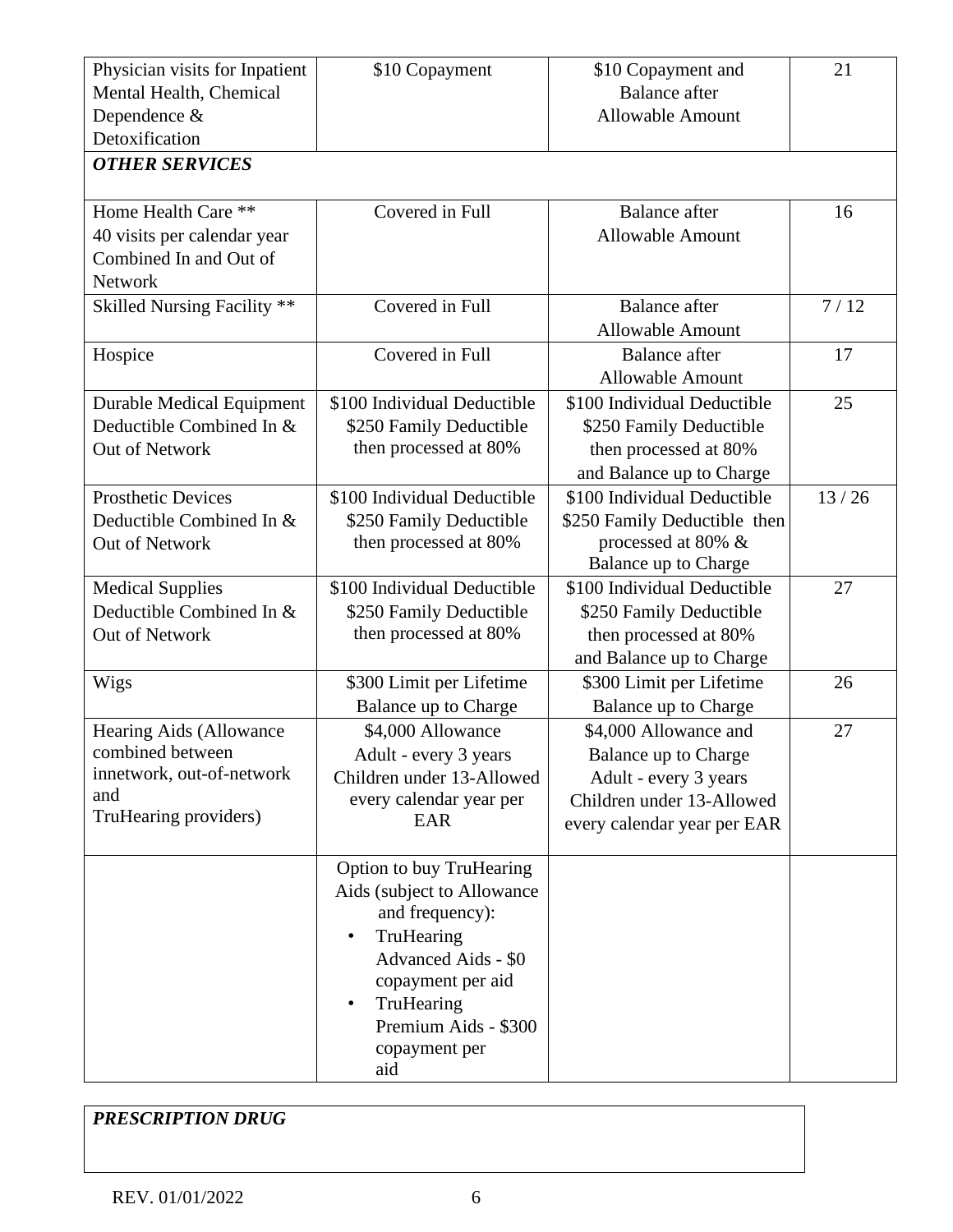DETAILED INFORMATION IN THE PRESCRIPTION DRUG BENEFIT PLAN BOOKLET

| <b>RETAIL PHARMACY</b>     |                   | If a Brand name medication is  |
|----------------------------|-------------------|--------------------------------|
| <b>ACUTE 30 DAY SUPPLY</b> |                   | received and a generic         |
|                            |                   | equivalent is available, the   |
| Generic                    | \$5.00 Copayment  | participant must pay the       |
| Brand - Preferred          | \$10.00 Copayment | Brand name copay PLUS the      |
| Brand - Non-Preferred      | \$25.00 Copayment | difference in the cost between |
|                            |                   | the generic equivalent and the |
|                            |                   | Brand name medication.         |
| MAIL ORDER PHARMACY        |                   | If a Brand name medication is  |
| <b>MAINTENANCE 90 DAY</b>  |                   | received and a generic         |
| <b>SUPPLY</b>              |                   | equivalent is available, the   |
|                            |                   | participant must pay the       |
| Generic                    | \$2.00 Copayment  | Brand name copay PLUS the      |
| Brand – Preferred          | \$20.00 Copayment | difference in the cost between |
| Brand – Non-Preferred      | \$50.00 Copayment | the generic equivalent and the |
|                            |                   | Brand name medication.         |

**MAIL ORDER – MAINTENANCE PRESCRIPTIONS –** Mail Order is Mandatory on all Maintenance Prescriptions otherwise you will be responsible for the full cost of the prescription if purchased at the Retail Pharmacy.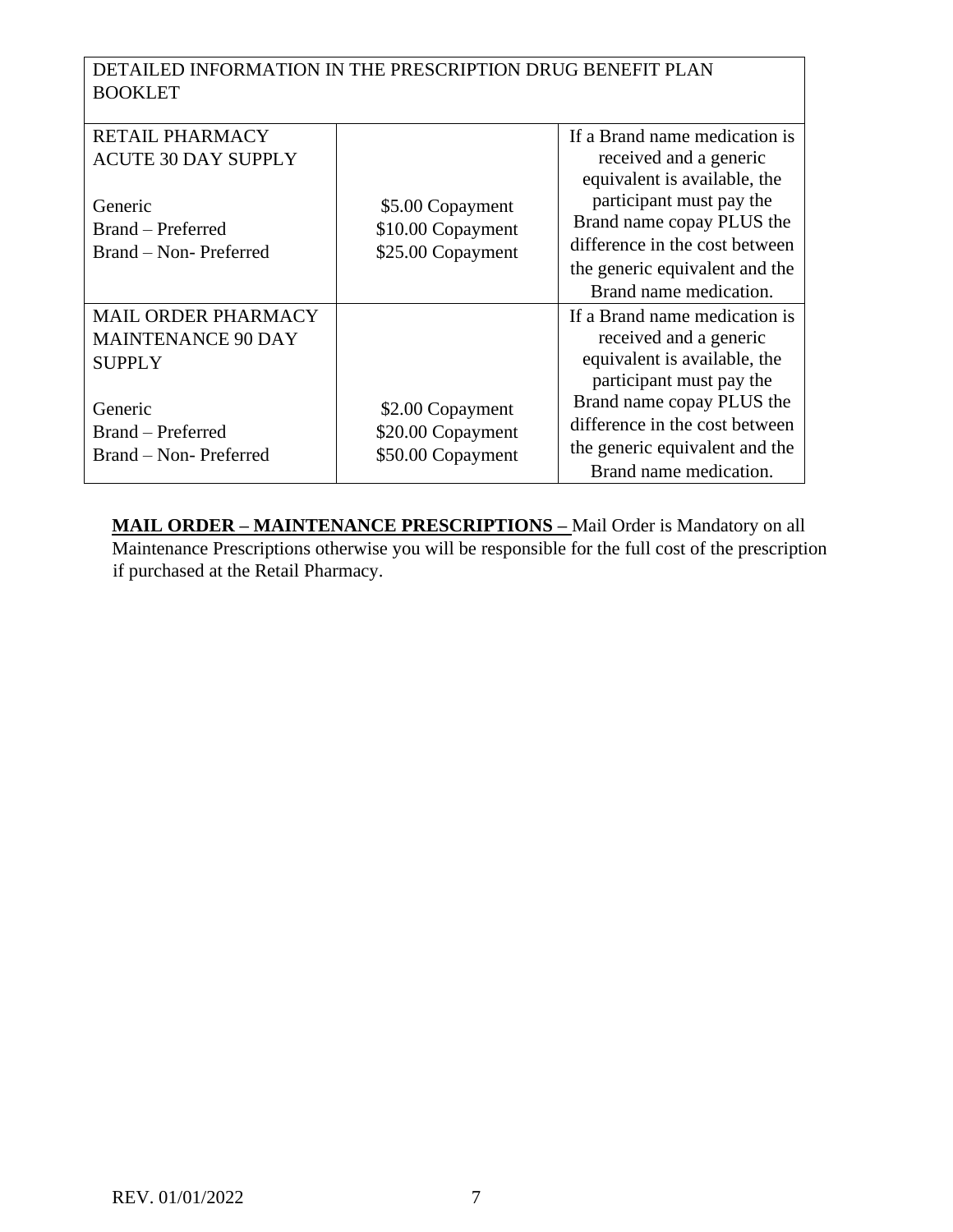| LEAMS ARD I ROCEDURES USED FOR I ROCESSING DENEFITS                                                                                                 |                                                              |
|-----------------------------------------------------------------------------------------------------------------------------------------------------|--------------------------------------------------------------|
| <b>TERM</b>                                                                                                                                         | <b>PAGE NUMBER LOCATED IN</b><br><b>MEDICAL BENEFIT PLAN</b> |
| <b>ALLOWABLE AMOUNT / EXPENSE</b>                                                                                                                   | 3                                                            |
| IN NETWORK BENEFITS                                                                                                                                 | 6                                                            |
| IN NETWORK PROVIDER                                                                                                                                 | 6                                                            |
| <b>MEDICAL NECESSITY</b>                                                                                                                            | 8 - SECTION 4                                                |
| <b>OUT OF NETWORK BENEFITS</b>                                                                                                                      | 6/10                                                         |
| <b>OUT OF NETWORK PROVIDER</b>                                                                                                                      | 6                                                            |
| ** SERVICES NEEDING PRIOR APPROVAL**                                                                                                                | 8/9                                                          |
| All Services for Organ and Tissue Transplants                                                                                                       |                                                              |
| All Inpatient Admissions, including Maternity                                                                                                       |                                                              |
| <b>Skilled Nursing Facility Admissions</b>                                                                                                          |                                                              |
| Home Care Services                                                                                                                                  |                                                              |
| ** PRIOR APPROVAL PENALTY**                                                                                                                         | 9                                                            |
| A penalty of \$500 or 50% of the benefits payable<br>whichever is less, will be imposed if you do not<br>comply with the pre-approval requirements. |                                                              |
| PRIOR APPROVAL PROCEDURE                                                                                                                            | 9                                                            |
| <b>FAILURE TO SEEK APPROVAL</b>                                                                                                                     | 9                                                            |
| <b>COURTESY AUTHORIZATION</b>                                                                                                                       | 9                                                            |

#### **TERMS AND PROCEDURES USED FOR PROCESSING BENEFITS**

### *PREVENTIVE HEALTH CARE BENEFITS SUBJECT TO THE PATIENT PROTECTION AND AFFORDABLE CARE ACT*

**ADULTS - PREVENTIVE CARE BENEFITS – We will provide coverage for the following preventive care services whether performed in a Facility or in a Professional Provider's office:** 

- Abdominal Aortic Aneurysm Screening in men aged 65 75
- Adult Prevention Exam
- Adult Immunizations-Zoster(Shingles) vaccine age 60 and older
- Alcohol Misuse Screening & Behavioral Counseling Interventions
- Bone Density (Osteoporosis) for women 60 and older
- Breast and Ovarian Cancer Susceptibility & Genetic Risk Assessment and BRCA Mutation Testing
- Breast Cancer Screening Mammography
- Cervical Cancer Screening Pap Smear
- Chlamydia Screening for women and pregnant women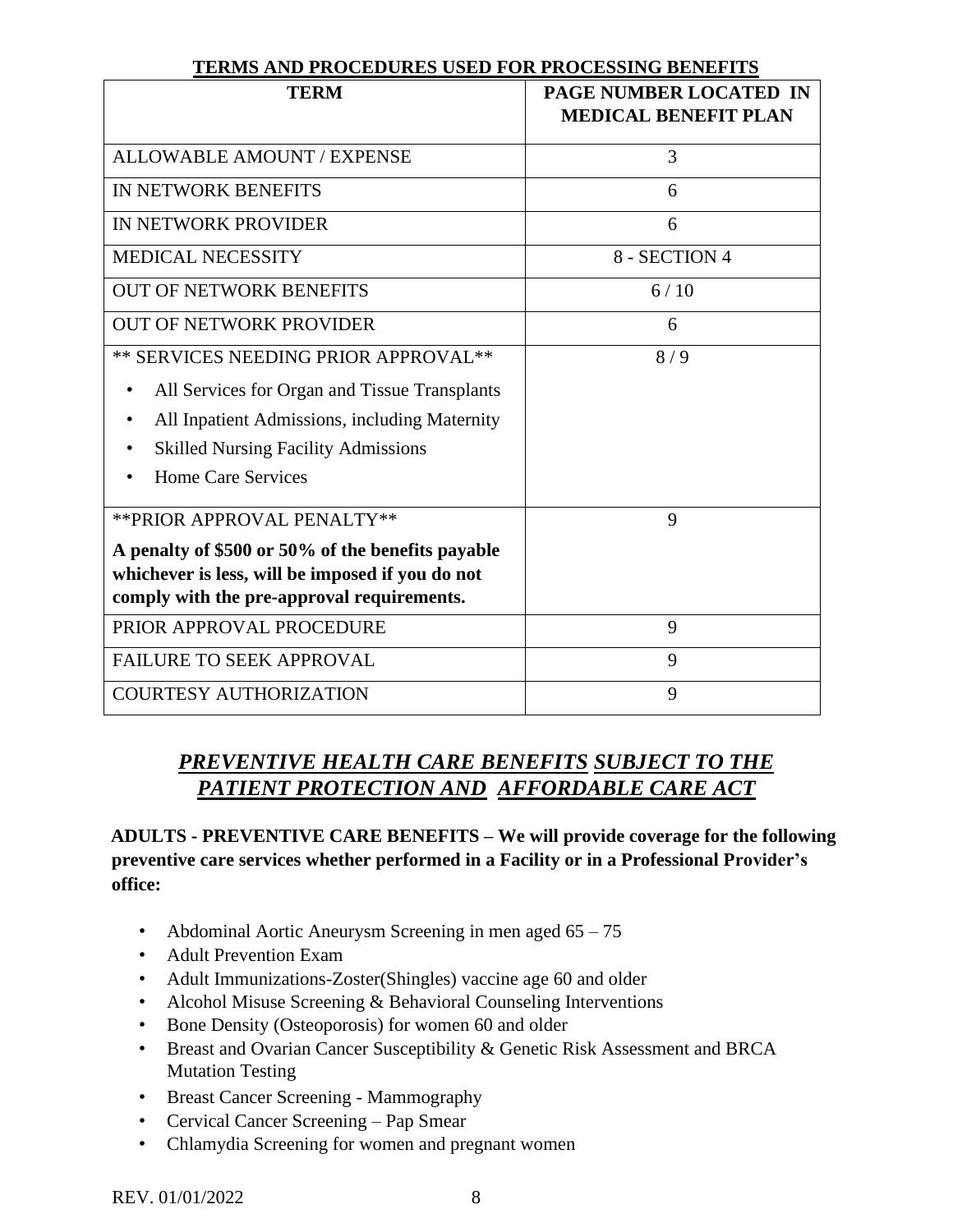- Colorectal Cancer Screening Colonoscopy, Signomoidoscopy age 50-75
- Prostate Cancer Screening Exam and PSA Laboratory
- Depression Screening
- Type II Diabetes Screening
- Diet, Behavioral Counseling in Primary Care to promote a healthy diet Dietician  $\&$ Physician
- Gonorrhea Screening for women and pregnant women
- High Blood Pressure Screening
- HIV Screening
- Lipid Screening
- Obesity Screening
- Sexually Transmitted Infections Counseling
- Syphilis Infection Screening
- Tobacco Use and Tobacco-Caused Disease Counseling

### **PREGNANT WOMEN - PREVENTIVE CARE BENEFITS – We will provide coverage for the following preventive care services whether performed in a Facility or in a Professional Provider's office:**

- Asymptomatic Bacteriuria Screening (UTI)
- RH (D) Incompatibility Screening
- Daily folic acid supplements for women capable of becoming pregnant
- Hepatitis B Virus Infection Screening
- Breastfeeding, Primary Care Interventions
- Iron Deficiency Anemia Screening
- Sexually Transmitted Infections Counseling
- STD Testing based on risk (other than Chlamydia, HIV)
- Syphilis Infection Screening

### **NEWBORNS AND CHILDREN - PREVENTIVE CARE BENEFITS – We will provide coverage for the following preventive care services whether performed in a Facility or in a Professional Provider's office:**

- Congenital Hypothyroidism Screening in newborns
- Dental Caries in Preschool Children Prevention less than 6 years
- Major Depressive Disorder Screening in Children and adolescents
- Gonorrhea, Prophylactic Medication for newborns
- Hearing Loss for Newborns
- Iron Supplements for at risk infants  $6 12$  months
- Phenylketonuria Screening in newborns
- Childhood Obesity Screening and Interventions
- Sickle Cell Disease Screening in newborns
- Tuberculosis screening
- Visual Impairment Screening in Children younger than 5 years